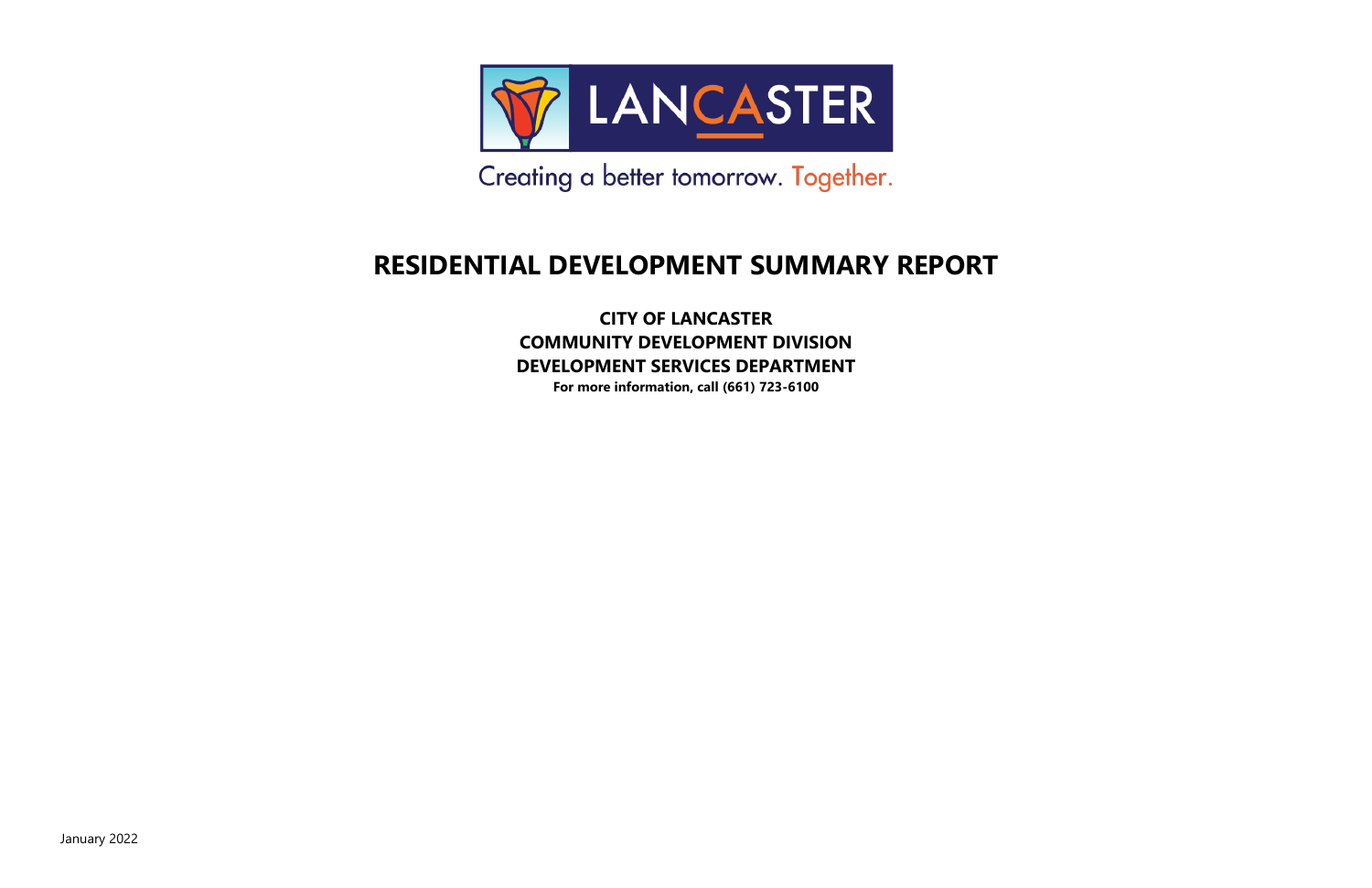### **Approved Residential Tract Maps – Under Construction or Partially Constructed**

| <b>Tract</b><br>No. | <b>Related</b><br><b>Cases</b>                                            | <b>Project / Location</b>                                                                                                           | <b>Zone</b> | <b>School District</b> | <b>Applicant / Owner</b>                                                                          | <b>Homes Built</b>     | <b>Lots Remaining</b> | <b>Total Lots</b>     |  |  |  |
|---------------------|---------------------------------------------------------------------------|-------------------------------------------------------------------------------------------------------------------------------------|-------------|------------------------|---------------------------------------------------------------------------------------------------|------------------------|-----------------------|-----------------------|--|--|--|
|                     | <b>Approved Residential Tract Maps - Partially Constructed (INACTIVE)</b> |                                                                                                                                     |             |                        |                                                                                                   |                        |                       |                       |  |  |  |
| 46818               | <b>CUP 88-20</b><br>TM 46290<br>TM 46870                                  | 30± gr ac SFR subdivision; SE corner of<br>Ave I and 20 <sup>th</sup> St E                                                          | R-7000      | Eastside               | Narcissa Homes, 17993 Hwy 18, #6<br>Apple Valley, CA 92307<br>(619) 242-5211                      | 40                     | $\overline{7}$        | 47                    |  |  |  |
| 47583               | TM 47771<br>CUP 02-04<br>SP 95-01                                         | 40± gr ac SFR subdivision; SE corner of<br>90 <sup>th</sup> St W and Ave I                                                          | R-7000      | Westside               | K. Hovnanian/Forecast Homes<br>39959 Sierra Hwy #Z, Palmdale, CA<br>93550 / (661) 274-9998        | 35                     | 102                   | 137                   |  |  |  |
| 47895               |                                                                           | 10± gr ac SFR subdivision; NW corner of<br>Ave K-12 and Challenger Way                                                              | R-7000      | Lancaster              | Warner Land Corp.<br>Box 7024, Tarzana, CA 91357<br>(818) 775-0200                                | 24                     | 15                    | 39                    |  |  |  |
| 54007               |                                                                           | 10± gr ac SFR subdivision; SW corner of<br>Ave H-12 and Challenger Way                                                              | R-7000      | Lancaster              | Regency Hills Homes X, LLC<br>13347 Ventura Blvd #202, Sherman Oaks, CA 91423 /<br>(909) 612-0163 | $\mathbf 0$            | 43                    | 43                    |  |  |  |
| 54199               | 54199-01                                                                  | 14.7± gr ac SFR subdivision; NE corner of<br>Ave H-8 and 5 <sup>th</sup> St E                                                       | R-7000      | Lancaster              | First Pacific, 300 E State St<br>Redlands, CA 92373 / (909) 798-3688                              | 20                     | 35                    | 55                    |  |  |  |
| 54406               |                                                                           | 4.9± gr ac SFR subdivision; west of 5 <sup>th</sup> St<br>E, approx. 500 ft. north of Ave K                                         | R-7000      | Lancaster              | Silver Oaks Estates, 7785 E. Bridgewood Dr, Anaheim<br>Hills, CA 92808 / (949) 494-2565           | 12                     | 9                     | 21                    |  |  |  |
| 37538               |                                                                           | 117± gr ac SFR subdivision (Royal<br>Equestrian Estates); north side of Ave N<br>between 40 <sup>th</sup> and 42 <sup>nd</sup> St W | $RR-1$      | Westside               | Western Consolidated Investors<br>P.O. Box 1569, Lancaster, CA 93539                              | 50                     | 10                    | 60                    |  |  |  |
| 43677               |                                                                           | 16± gr ac SFR subdivision (Tierra del Sol);<br>SE corner of Ave J-8 and 35 St E                                                     | $RR-1$      | Eastside               | AV Financial Corp., P.O. Box 828<br>Lancaster, CA 93534 / (661) 945-3511                          | 135                    | $2^{\circ}$           | 137                   |  |  |  |
| 44167               | CUP 86-04<br>GPA 84-07<br>ZC 85-05<br>Ph 1: 45007<br>Ph 2: 44167          | 71± gr ac SFR subdivision<br>(Los Hermanos); south of Ave M between<br>32 <sup>nd</sup> and 40 <sup>th</sup> St W                   | <b>SRR</b>  | Westside               | Gary Fischer, Thomas M. Wilson<br>44219 Sierra Highway<br>Lancaster, CA 93535<br>(661) 942-4842   | 45007:34<br>44167:17   | 45007:4<br>44167:12   | 45007:38<br>44167:29  |  |  |  |
| 44990               |                                                                           | 16± gr ac SFR subdivision; SW corner of<br>Ave L-8 and 22nd St W                                                                    | $RR-1$      | Westside               | Don Putnam, 1610 W Ave L-4<br>Lancaster, CA 93534                                                 | 13                     |                       | 14                    |  |  |  |
| 53375               | Ph: 53375<br>Ph: 53375-<br>01                                             | 60± gr ac SFR subdivision; NW corner of<br>Ave M and 25 <sup>th</sup> St W                                                          | $RR-1$      | Westside               | Dennis Pursley (Desert Sage)<br>807 W Ave J<br>Lancaster, CA 93534 / (661) 948-5644               | 53375:28<br>53375-1:23 | 53375:1<br>53375-1:2  | 5337:29<br>53375-1:25 |  |  |  |
|                     |                                                                           | <b>Approved Residential Tract Maps - Under Construction (ACTIVE)</b>                                                                |             |                        |                                                                                                   |                        |                       |                       |  |  |  |
| 39910               |                                                                           | SE corner of Ave L & 57th St W.                                                                                                     | R-10000     | Westside               | Patrick Eason                                                                                     | 106                    | 6                     | 112                   |  |  |  |
| 54025               |                                                                           | 23± gr ac SFR subdivision; SE corner of<br>20 <sup>th</sup> St E and Lancaster BI                                                   | R-7000      | Eastside               | KB Home, 25155 Stanford Ave #B215<br>Valencia, CA 91355 / (661) 219-6880                          | 68                     | 30                    | 98                    |  |  |  |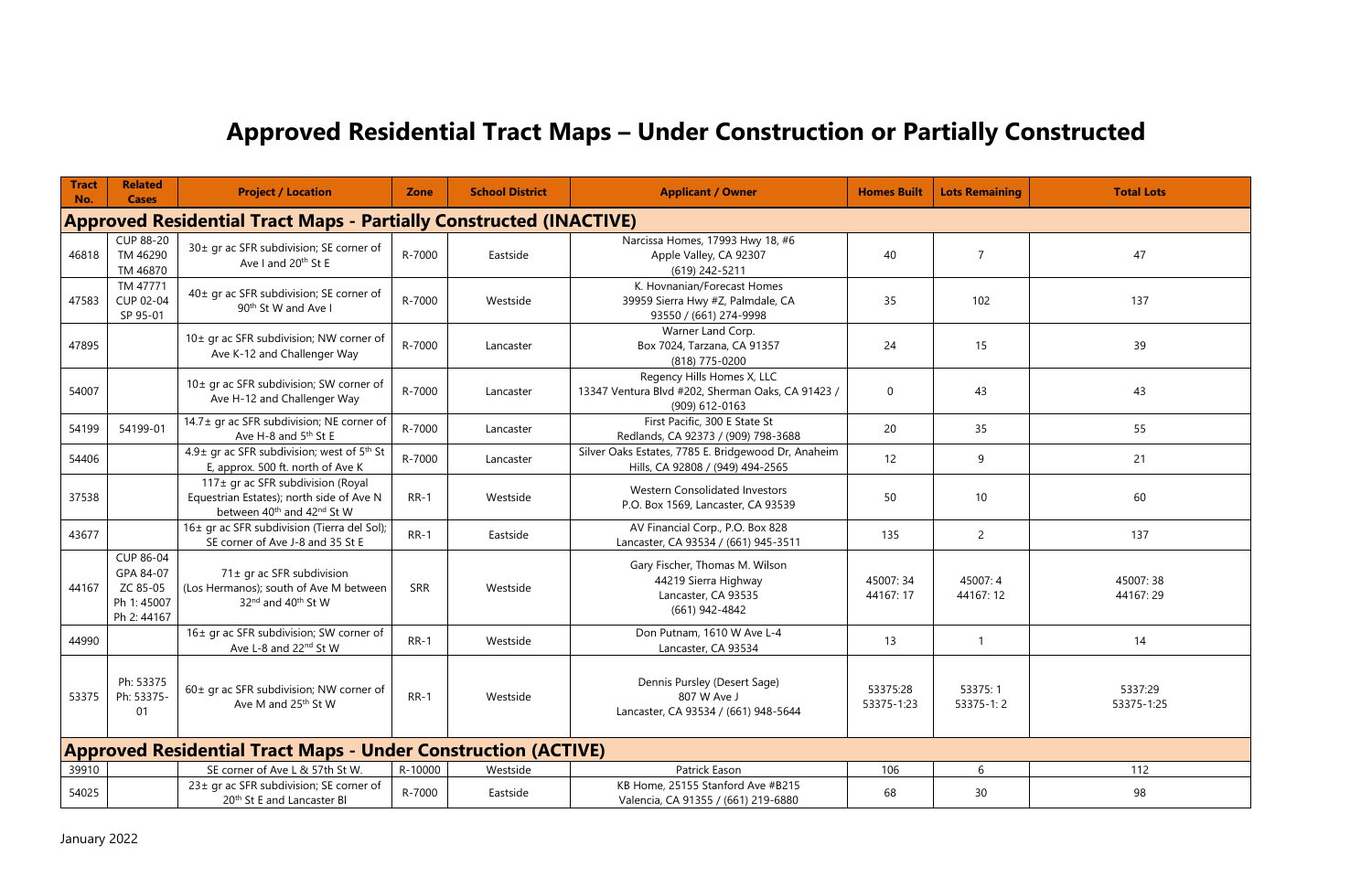| <b>Tract</b><br>No. | <b>Related</b><br><b>Cases</b> | <b>Project / Location</b>                                                                           | <b>Zone</b> | <b>School District</b> | <b>Applicant / Owner</b>                                                                           | <b>Homes Built</b>     | <b>Lots Remaining</b>  | <b>Total Lots</b>      |
|---------------------|--------------------------------|-----------------------------------------------------------------------------------------------------|-------------|------------------------|----------------------------------------------------------------------------------------------------|------------------------|------------------------|------------------------|
| 54274               |                                | 17± gr ac SFR subdivision; NE corner of<br>20 <sup>th</sup> St E and Kettering St                   | R-7000      | Eastside               | Lancaster 20 Land, LLC (Kevin Walsh)<br>960 N Tustin St #385, Orange CA 92861 / (909) 917-<br>3226 | 40                     | 40                     | 80                     |
| 61542               |                                | 4.36± gr ac SFR subdivision; approx. 296<br>ft. west of 56 <sup>th</sup> St W, south side of Ave J- | R-7000      | Westside               | Wells Eason Development<br>212 E Ave K6 Ste 330<br>Lancaster, CA 93535 / (661) 942-6071            | 18                     | $\overline{4}$         | 22                     |
| 61206               |                                | 40.9± gr ac SFR subdivision; SE corner of<br>35 <sup>th</sup> St E and Ave J                        | R-7000      | Eastside               | KB Home (Dorado Skies)<br>25155 Stanford Ave #B215<br>Valencia, CA 91355 / (661) 219-6880          | 158                    | 11                     | 169                    |
| 63346               |                                | 9.76± gr ac SFR subdivision; SW corner of<br>37 <sup>th</sup> St W and Ave J-4                      | R-7000      | Lancaster              | FH II, LLC<br>8300 Utica Avenue Suite 300<br>Rancho Cucamonga, CA 91730                            | 28                     | 9                      | 37                     |
| 60294               | GPA 03-03<br>ZC 03-03          | 30± gr ac SFR subdivision; NE corner of<br>65 <sup>th</sup> St W and Ave J                          | R-7000      | Westside               | KB Home, 25155 Stanford Ave #B215<br>Valencia, CA 91355 / (661) 219-6880                           | 70                     | 29                     | 99                     |
| 61489               | PM 61707<br>61489<br>61489-1   | 36.13± gr ac SFR subdivision; NW corner<br>of 50 <sup>th</sup> St W and Ave J-8                     | R-7000      | Westside               | <b>Stratham Properties</b><br>2201 Dupont Dr #300<br>Irvine, CA 92612 / (949) 833-1554             | 61489:13<br>61489-1:42 | 61489:60<br>61489-1:37 | 61489:73<br>61489-1:79 |
| 62578               |                                | 20.1 $\pm$ gr ac SFR subdivision; west of 40 <sup>th</sup><br>St W and Ave J-12                     | R-7,000     | Lancaster              | Ravello Holdings, Inc<br>12424 Wilshire Blvd. Suite 670<br>Los Angeles, CA 90025                   | 6                      | 78                     | 84                     |

#### **Approved Residential Tract Maps – Recorded / No Permits Issued**

| <b>Tract</b><br>No. | <b>Related</b><br><b>Cases</b>                    | <b>Project / Location</b>                                                                        | Zone       | <b>School District</b> | <b>Applicant / Owner</b>                                                                    | <b>Recorded Lots</b> |  |  |  |  |  |
|---------------------|---------------------------------------------------|--------------------------------------------------------------------------------------------------|------------|------------------------|---------------------------------------------------------------------------------------------|----------------------|--|--|--|--|--|
|                     | <b>Approved Residential Tract Maps - Recorded</b> |                                                                                                  |            |                        |                                                                                             |                      |  |  |  |  |  |
| 44439               |                                                   | 8± gr ac SFR subdivision; SW corner of Ave<br>L-12 and $70th$ St W                               | R-10000    | Westside               | Turnkey Developers, Inc., 5042 Wilshire Blvd #136<br>Los Angeles, CA 90036 / (310) 219-1617 | 23                   |  |  |  |  |  |
| 61493               |                                                   | 3.25± ac SFR subdivision; NE corner of<br>22 <sup>nd</sup> St W and Ave J-4                      | R-7000     | Lancaster              | Pro Value Properties, Inc., P.O. Box 1065<br>Burbank, CA 91507 / (818) 769-7880             | 12                   |  |  |  |  |  |
| 62845               |                                                   | 37± gr ac SFR subdivision; NW corner of<br>32 <sup>nd</sup> St W and Ave M                       | <b>SRR</b> | Westside               | Davidon Homes, 1600 S. Main St #150<br>Walnut Creek, CA 94596 / (925) 945-8000              | 63                   |  |  |  |  |  |
| 63595               |                                                   | 1.31± gr ac SFR subdivision; NW corner of<br>37 <sup>th</sup> St W and Ave J-6                   | R-7000     | Lancaster              | Trimark Pacific Homes, 31111 Agoura Rd #210<br>Westlake Village, CA 91361 / (818) 706-9797  |                      |  |  |  |  |  |
| 72266               |                                                   | 5± gross acres located on the northeast<br>corner of 26 <sup>th</sup> Street West and Avenue L-8 | $RR-1$     | Westside               | Dennis Pursley<br>807 West Ave J, Lancaster, CA 93534                                       |                      |  |  |  |  |  |
| 67582               |                                                   | 1.71 ± gr ac SFR subdivision; NE corner of<br>Ave J-8 and 52nd St W                              | R-7000     | Westside               | Stratham Properties, 2201 Dupont Dr #300<br>Irvine, CA 92612 / (949) 833-1554               | 8                    |  |  |  |  |  |
| 60430-              |                                                   | 23± gr ac SFR subdivisions; NW corner of<br>K and 36 <sup>th</sup> St W                          | R-7,000    | Lancaster              | Royal Investors Group<br>9595 Wilshire Blvd., Suite 708<br>Beverly Hills, CA 90212          | 16                   |  |  |  |  |  |
| 66842               |                                                   | 22± gr ac for SFR subdivisions, SE corner<br>of 40 <sup>th</sup> St W and Ave J-8                | R-7,000    | Lancaster              | Blanc Blue, LLC<br>7116 Valjean Ave<br>Van Nuys, CA 91406                                   | 84                   |  |  |  |  |  |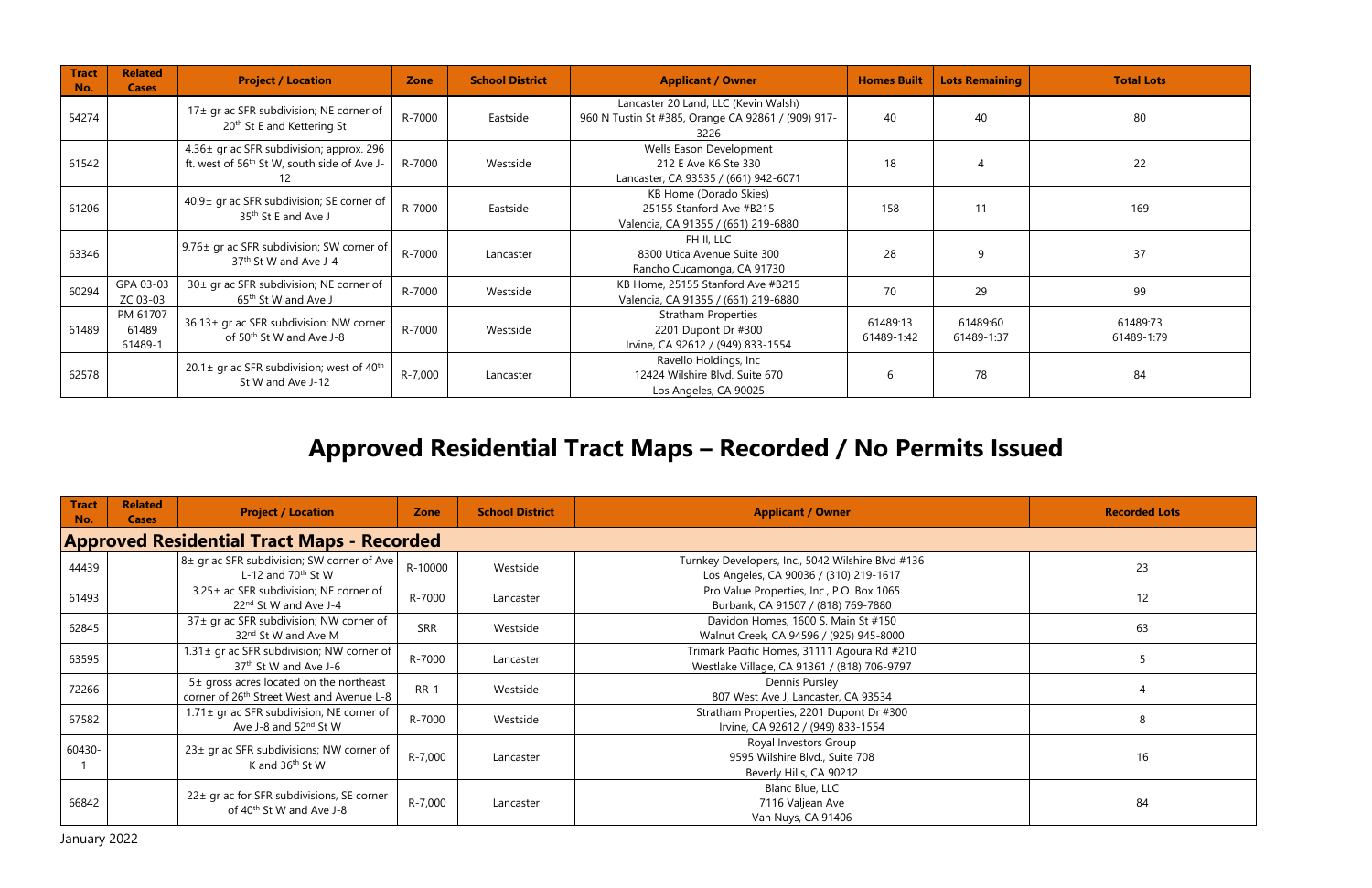| <b>Tract</b><br>No. | <b>Related</b><br><b>Cases</b> | <b>Project / Location</b>                                                                             | <b>Zone</b> | <b>School District</b> | <b>Applicant / Owner</b>                                                                                                                | <b>Recorded Lots</b> |
|---------------------|--------------------------------|-------------------------------------------------------------------------------------------------------|-------------|------------------------|-----------------------------------------------------------------------------------------------------------------------------------------|----------------------|
| 61118               | 60294                          | 9.98± gr ac SFR subdivision; NW corner of<br>Ave J and 62 <sup>nd</sup> St W                          | R-7000      | Westside               | Global Investments (Aaron Rivani)<br>3470 Wilshire Blvd #1020, Los Angeles, CA 90010 / (213) 365-0005<br><b>Water Will Serve Letter</b> | 33                   |
| 62120-<br>01        |                                | 80± gr ac SFR subdivision; SE corner of<br>40 <sup>th</sup> St W and Lancaster Blvd                   | R-7000      | Lancaster              | Royal Investors Group<br>9595 Wilshire Blvd., Suite 708<br>Beverly Hills, CA 90212                                                      | 316                  |
| 61733               | PR17-10                        | 10.19± gr ac for SFR NEC of W Avenue L-4<br>and 27th St West                                          | <b>SRR</b>  | Westside               | Icon Properties<br>2408 Foxtail Dr.,<br>Palmdale, CA 93551                                                                              | 18                   |
| 61248               |                                | SWC 35th Street East and Avenue J                                                                     | R-7,000     |                        | Royal Investors Group<br>9595 Wilshire Blvd., Suite 708<br>Beverly Hills, CA 90212                                                      | 165                  |
| 60885-<br>01        |                                | 12.51± gr ac SFR subdivision; west side of<br>60 <sup>th</sup> St W, approx. 290 ft. south of Ave J-8 | R-7000      | Westside               | Royal Investors Group<br>9595 Wilshire Blvd., Suite 708<br>Beverly Hills, CA 90212                                                      | 49                   |

# **Approved Residential Tracts– Not Yet Recorded / Pending Expiration**

| <b>Tract</b><br>No.                               | <b>Related</b><br><b>Cases</b>       | <b>Project / Location</b>                                                                                        | <b>Zone</b> | <b>School District</b> | <b>Expiration Date</b><br><b>Applicant / Owner</b>                                                          | # of Lots |  |  |  |  |
|---------------------------------------------------|--------------------------------------|------------------------------------------------------------------------------------------------------------------|-------------|------------------------|-------------------------------------------------------------------------------------------------------------|-----------|--|--|--|--|
| <b>Approved Residential Tentative Parcel Maps</b> |                                      |                                                                                                                  |             |                        |                                                                                                             |           |  |  |  |  |
| 82327                                             |                                      | 2.5± gross acre site located along 43rd<br>Street West, south of Avenue M-<br>12                                 | <b>SRR</b>  | Westside               | Dennis Pursley<br>9/18/22<br>P.O Box 4735 Lancaster, CA 93539<br>(AB 1561)<br>(661) 984-5644<br>3 ext. rem. | 3         |  |  |  |  |
|                                                   | <b>Approved Tentative Tract Maps</b> |                                                                                                                  |             |                        |                                                                                                             |           |  |  |  |  |
| 60430                                             | 48723<br>46923                       | 23± gr ac SFR subdivisions; NW corner of K<br>and 36 <sup>th</sup> St W                                          | R-7,000     | Lancaster              | Royal Investors Group<br>9595 Wilshire Blvd., Suite 708<br>12/19/21<br>Beverly Hills, CA 90212              | 66        |  |  |  |  |
| 60664                                             |                                      | 8± gr ac SFR subdivision; between Ave K and<br>K-4, approx. 200 ft. east of Buena Vista Way                      | R-7000      | Lancaster              |                                                                                                             | 39        |  |  |  |  |
| 61038                                             |                                      | 10 <sup>±</sup> gr ac SFR subdivision; west side of<br>60 <sup>th</sup> St W, approx. 660 ft. north of Ave J     | R-7000      | Westside               | Mark Seminaro, 18881 Von Karman Ave #150<br>Irvine, CA 92612 / (949) 715-3020<br><b>Serve Letter</b>        | 41        |  |  |  |  |
| 61040                                             |                                      | 15.1± gr ac SFR subdivision; NW corner of<br>future 55 <sup>th</sup> St W and future Ave K-14                    | R-7000      | Westside               | Lafferty Homes, 23404 Lyons Ave #477<br>Newhall, CA 91321 / (661) 310-0352                                  | 58        |  |  |  |  |
| 61041                                             |                                      | 15.1± gr ac SFR subdivision; NW corner of<br>55 <sup>th</sup> St W and Ave L                                     | R-10000     | Westside               | Lafferty Homes, 23404 Lyons Ave #477<br>Newhall, CA 91321 / (661) 310-0352                                  | 40        |  |  |  |  |
| 61734                                             |                                      | 5± gr ac SFR subdivision; approx. 663 ft.<br>north of Ave J-12, approx. 658 ft. west of<br>60 <sup>th</sup> St W | R-7000      | Westside               | Royal Investors Group<br>9595 Wilshire Blvd., Suite 708<br>Beverly Hills, CA 90212                          | 19        |  |  |  |  |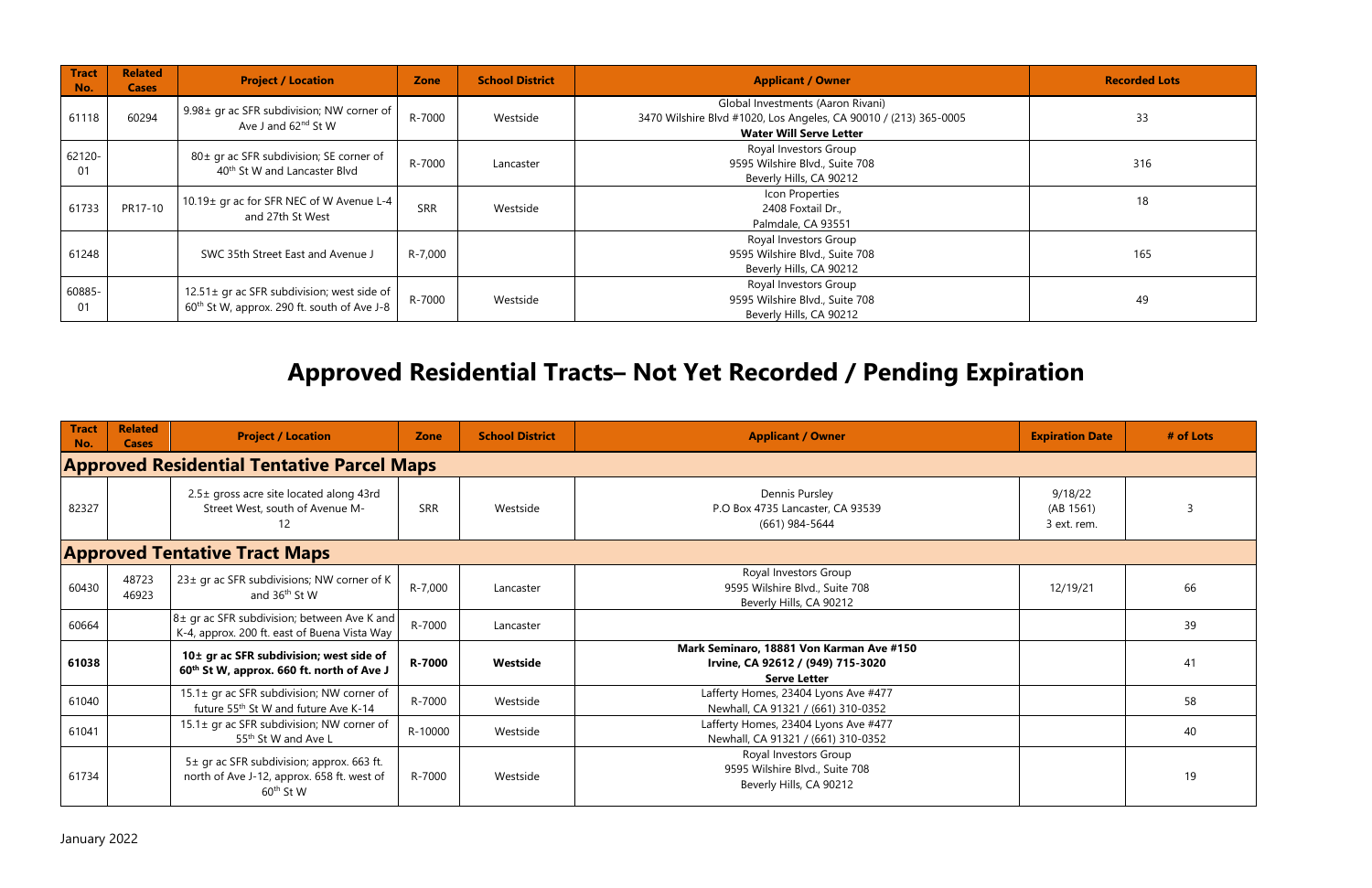| <b>Tract</b><br>No. | <b>Related</b><br><b>Cases</b>                                   | <b>Project / Location</b>                                                                             | <b>Zone</b> | <b>School District</b> | <b>Applicant / Owner</b>                                                                                 | <b>Expiration Date</b>              | # of Lots                           |
|---------------------|------------------------------------------------------------------|-------------------------------------------------------------------------------------------------------|-------------|------------------------|----------------------------------------------------------------------------------------------------------|-------------------------------------|-------------------------------------|
| 61989-<br>01        |                                                                  | 20.25± gr ac SFR subdivision; SW corner of<br>67 <sup>th</sup> St W and Ave L                         | R-10000     | Westside               | Lancaster Downs 115, LLC, 10721 Treena St #200<br>San Diego, CA 92131 / (858) 653-3003                   |                                     | 56                                  |
| 62664               |                                                                  | 17.5± gr ac SFR subdivisions; SE corner of<br>30 <sup>th</sup> St W and Ave M-4                       | SRR         | Westside               | Royal Investors Group<br>9595 Wilshire Blvd., Suite 708<br>Beverly Hills, CA 90212                       |                                     | 60                                  |
|                     | <b>CUP 11-09</b><br>71563 GPA 11-03<br>ZC 11-03                  | 28± gr ac SFR subdivision and RPD; NW<br>corner of 60 <sup>th</sup> St W and Ave J                    | R-7000      | Westside               | Pacific Communities (Corinna Ocampo)<br>1000 Dove St, Newport Beach, CA 92660<br>(949) 660-8988 ext. 172 |                                     | 108                                 |
| 73344               |                                                                  | 4.19± gr ac SFR subdivisions, NE corner of<br>Avenue J-8 and 37th Street                              | R-7,000     | Lancaster              | J6 and 37 <sup>th</sup> Street, LLC<br>2301 East 7th Street, Suite D200<br>Los Angeles, CA 90023         | 2/21/22<br>0 ext. rem.              | 18                                  |
| 73507               | Avanti<br>North<br>EIR 15-01<br>SP15-01,                         | Avenue K, Avenue K-8, 70 <sup>th</sup> Street West, 60 <sup>th</sup><br><b>Street West</b>            | UR          | Westside               | Avanti North LP/City Ventures<br>3121 Michelson #150<br>Irvine, CA 92612 / (949) 395-5823                | 6/19/22<br>0 ext. rem.              | 753                                 |
| 80290               |                                                                  | $20 \pm g$ r ac for SFR Northeast corner of 37th<br>Street East and Avenue J                          | R-7,000     | Eastside               | Royal Investors Group, Inc.<br>15821 Ventura Blvd., #460<br>Encino, CA 91436                             | 05/26/22<br>(AB 1561)<br>0 ext. rem | 78                                  |
| 74312               | SP 15-02<br>Avanti<br>South<br>GPA 16-01<br>ZC 16-01<br>DA 18-01 | 62nd Street West, 75 <sup>th</sup> Street West, Avenue<br>K-8, Avenue L                               | RR-2.5      | Westside               | Royal Investors Group<br>15821 Ventura Blvd #460, Encino, CA 91436                                       | $DA - 2026$                         | 1,375 SFH<br>325 Multi-family units |
|                     | 70180 CUP 15-18                                                  | ±19.55 gr ac SFR northeast corner of<br>Lancaster Boulevard and 44th St. West                         | R-7,000     | Lancaster              | So Cal Desert 5, LLC and Lancaster Blvd & 45th Street West, LLC                                          | 9/18/22<br>(AB 1561)<br>3 ext. rem  | 109                                 |
| 70181               | CUP 15-15                                                        | ±23.36 gr ac SFR northwest corner of<br>Lancaster Boulevard and 40th St. West                         | R-7,000     | Lancaster              | Lancaster Blvd & 42nd Street West, LLC                                                                   | 9/18/22<br>(AB 1561)<br>3 ext. rem  | 141                                 |
| 70182               | CUP 15-16                                                        | ±28.10 gr ac by Avenue I, 40th Street West,<br>Jackman Street, and 42nd Street West                   | R-7,000     | Lancaster              | Lancaster Blvd & 42nd Street West, LLC and 41st West LLC                                                 | 9/18/22<br>(AB 1561)<br>3 ext. rem  | 139                                 |
| 70892               | <b>CUP15-17</b>                                                  | 30± gr ac for SFR residential planned<br>development; SE corner of Ave I and 40 <sup>th</sup> St<br>W | R-7,000     | Lancaster              | WKR 360-6, LLC<br>3470 Wilshire Blvd, #1020<br>Los Angeles, CA 90010                                     | 9/18/22<br>(AB 1561)<br>3 ext. rem  | 154                                 |
| 82039               | <b>CUP18-08</b>                                                  | East side of 15th Street West between<br>Avenue J-2 and Avenue J-4                                    | MU-N        | Lancaster              | Lancaster Housing Authority<br>44933 Fern Ave.,<br>Lancaster, CA 93534                                   | 9/18/22<br>(AB 1561)<br>3 ext. rem  | 37                                  |
|                     |                                                                  |                                                                                                       |             |                        |                                                                                                          |                                     |                                     |
| 72534               | CUP15-08                                                         | 20± gr ac for SFR subdivisions; SE corner of<br>Avenue J-8 and 67 <sup>th</sup> St W                  | R-7,000     | Westside               | GID Lancaster 80 LLC<br>3470 Wilshire Blvd, Suite 1020<br>Los Angeles, CA 90010                          | 9/18/22<br>0 ext. rem               | 109                                 |
| 78213               | GPA 17-04<br>ZC17-04<br>CUP 17-27                                | NEC of Division Street and Avenue I                                                                   | R-7,000     | Lancaster              | Lancaster Housing Authority<br>44933 Fern Ave.,<br>Lancaster, CA 93534                                   | 5/14/22<br>1 ext. rem               | 167                                 |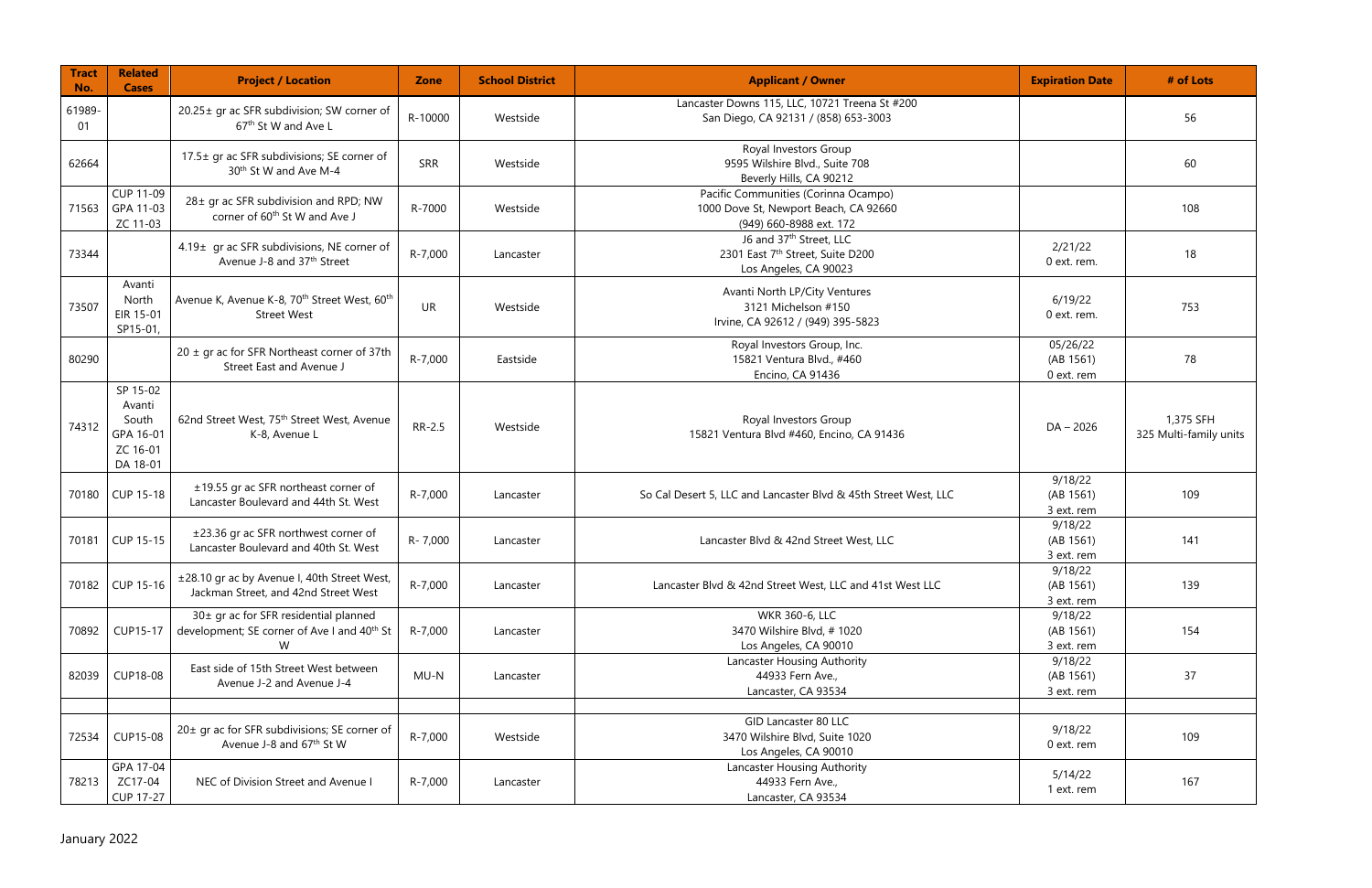| <b>Tract</b><br>No.     | <b>Related</b><br><b>Cases</b> | <b>Project / Location</b>                                                                                             | <b>Zone</b>  | <b>School District</b> | <b>Applicant / Owner</b>                                                              | <b>Expiration Date</b>              | # of Lots         |
|-------------------------|--------------------------------|-----------------------------------------------------------------------------------------------------------------------|--------------|------------------------|---------------------------------------------------------------------------------------|-------------------------------------|-------------------|
| 82830                   |                                | 62nd Street West and Lancaster Blvd                                                                                   | R-7,000      | Westside               | 99 Serenade Lancaster, LLC<br>3470 Wilshire Blvd. Suite 1020<br>Los Angeles, CA 90010 | 5/18/22<br>3 ext. rem               | 22                |
| 82831                   |                                | 62nd Street West and Lancaster Blvd                                                                                   | R-7,000      | Westside               | 99 Serenade Lancaster, LLC<br>3470 Wilshire Blvd. Suite 1020<br>Los Angeles, CA 90010 | 5/18/22<br>3 ext. rem               | 13                |
| 74966                   |                                | 17.5 $\pm$ gr ac for SFR subdivision Northeast<br>corner of Avenue J and 42nd Street West                             | R-7,000      | Lancaster              | Pacific Land Company<br>1875 Century Park East, #2230<br>Los Angeles, CA 90067        | 2/24/22<br>3 ext. rem               | 67                |
| 74101                   | CUP 16-09                      | $22.51 \pm$ gr ac for SFR residential planned<br>development; Ave K and 25th St W                                     | R-10,000     | Eastside               | <b>TK Properties</b><br>16 Via Coralle<br>Newport Coast, CA 92657                     | 11/20/22<br>(AB 1561)<br>3 ext. rem | 88                |
|                         |                                | 25± gr ac for SFR residential planned<br>71210 CUP 15-19 development; SE corner of Ave K and 55 <sup>th</sup> St<br>W | R-7,000      | Westside               | So Cal Portfolio, LP<br>19153 Town Center Drve #106<br>Apple Valley, CA 92308         | 1/27/22<br>3 ext. rem               | 171               |
| 61921                   |                                | NEC of 40 <sup>th</sup> Street West and Avenue J                                                                      | R-7,000      | Westside               | Royal Investors Group<br>9595 Wilshire Blvd., Suite 708<br>Beverly Hills, CA 90212    | 12/14/20<br>3 ext. rem              | 70                |
|                         | 82208 CUP 18-18                | Avenue J-8 and 55 <sup>th</sup> Street West                                                                           | R-7,000      |                        | Pacific Summit Capital<br>212 S Palm Avenue<br>Alhambra, CA 91801                     |                                     | 99                |
| 60367                   |                                | NWC of Lancaster Boulevard and 40 <sup>th</sup> Street<br>East                                                        | R-7,000      |                        | Royal Investors Group<br>9595 Wilshire Blvd., Suite 708<br>Beverly Hills, CA 90212    | 8/16/23<br>3 ext. rem               | 117               |
| 61574                   |                                | SWC 30 <sup>th</sup> St E and Ave K                                                                                   | R-10,000     |                        | Royal Investors Group<br>9595 Wilshire Blvd., Suite 708<br>Beverly Hills, CA 90212    | 8/16/23<br>3 ext. rem               | 45                |
|                         |                                | <b>Approved Multi-Family Residential</b>                                                                              |              |                        |                                                                                       |                                     |                   |
| <b>CUP</b><br>$18 - 26$ |                                | Near the NWC of Sahuayo Street and<br>Avenue K-4                                                                      | SP 80-02     | Eastside               | Abbey Road<br>15305 Rayen Street<br>North Hills, CA 91343                             | 5/21/21                             | 80                |
| SPR 19-<br>07           |                                | 1752 East Avenue J-4                                                                                                  | <b>HDR</b>   | Lancaster              | USA Properties Fund, Inc.<br>3200 Douglas Blvd, Suite 200<br>Roseville, CA 95661      | 8/5/22                              | 264               |
| <b>SPR 20-</b><br>02    |                                | Northwest corner of 27th Street West and<br>Avenue K-12                                                               | <b>HDR</b>   | Lancaster              | LA Family Housing<br>7843 Lankershim<br>North Hollywood, CA 91605                     | 11/2/20                             | 72                |
|                         | 82243 CUP 20-02                | 20 <sup>th</sup> St West, South of Avenue L and North<br>of Lancaster Blvd                                            | MU-C         |                        | <b>Investment Concepts</b><br>1667 East Lincoln Avenue<br>Orange, CA 92865            | 7/26/23<br>3 ext. rem               | 4 lots, 458 units |
| 74965<br><b>MOD</b>     | CUP 21-03                      | SWC of Sierra Hwy and Ave I                                                                                           | $\mathsf{C}$ |                        | Bridge Housing/Lancaster Housing Authority                                            | 4/19/23<br>3 ext. rem               | 114               |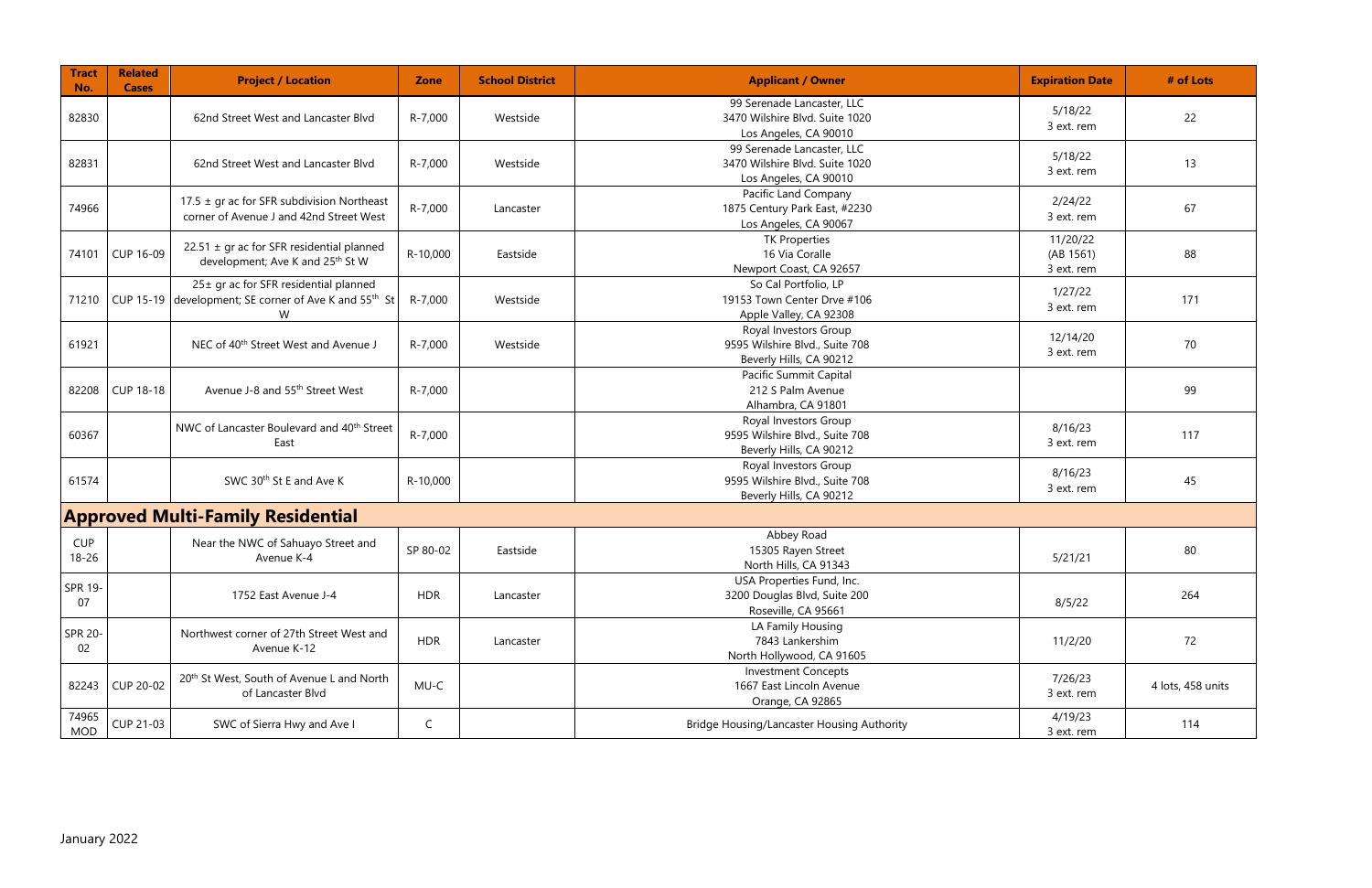## **Residential Projects- In Review**

| <b>Tract</b><br>No. | <b>Related</b><br><b>Cases</b>                     | <b>Project / Location</b>                                  | <b>Zone</b>      | <b>APN:</b><br><b>Applicant / Owner</b>                                                                                                                                                                          | # of Lots |
|---------------------|----------------------------------------------------|------------------------------------------------------------|------------------|------------------------------------------------------------------------------------------------------------------------------------------------------------------------------------------------------------------|-----------|
|                     |                                                    | <b>Tentative Tract Maps- In Review</b>                     |                  |                                                                                                                                                                                                                  |           |
| 82298               |                                                    | Lancaster Blvd and 30 <sup>th</sup> St. East               | R-7,000          | West Palm Development<br>3150-005-015 and<br>1875 Century Park East, Suite 283<br>3135-005-039<br>Los Angeles, CA 90067                                                                                          | 25        |
|                     | <b>CUP 18-23</b><br>78258 GPA 18-05<br>ZC 18-05    | West of Sierra Highway between<br>Avenue H and Avenue H-13 | MDR/C/PK/R-7,000 | 3135-009-900 to -<br>915, 3135-005-901,<br>Lancaster Housing Authority<br>903 to -914, 3135-<br>44933 Fern Avenue<br>006-900, -901, -903,<br>-905 to -923 and<br>Lancaster, CA 93534<br>3135-028-986 to -<br>987 | 324       |
|                     | 61678   CUP 20-05                                  | 57th Street West and Avenue K                              | R-7,000          | 3204-009-044, -045,<br>Royal Investors Group<br>9595 Wilshire Blvd., Suite 708<br>$-002, -007$<br>Beverly Hills, CA 90212                                                                                        | 123       |
| 60348               | CUP 20-06,<br>GPA 20-01,<br>ZC 20-01,<br>TTM 83299 | NEC of 40 <sup>th</sup> Street West and Avenue<br>N        | <b>SRR</b>       | <b>Pacific Communities</b><br>1000 Dove St,<br>Newport Beach, CA 92660                                                                                                                                           | 413       |
| 83231               |                                                    | NEC of 20 <sup>th</sup> St E and Nugent St                 | R-7,000          | Royal Investors Group<br>3150-008-072<br>9595 Wilshire Blvd., Suite 708<br>Beverly Hills, CA 90212                                                                                                               | 39        |
| 82298               |                                                    | SWC of Lancaster Blvd and 32nd St E                        | R-7,000          | 3150-005-015 and<br>West Palm Development Corp.<br>3150-015-039<br>1875 Century Ark East, Suite 2230<br>Los Angeles, CA 90067                                                                                    | 25        |
| 83232               |                                                    | NWC 60 <sup>th</sup> St W and Ave K-12                     | R-7,000          | Royal Investors Group<br>9595 Wilshire Blvd., Suite 708<br>3204-008-048<br>Beverly Hills, CA 90212                                                                                                               | 80        |
| 62484               |                                                    | SEC of 25 <sup>th</sup> St E and Nugent St                 | R-7,000          | Royal Investors Group<br>3150-027-022 and<br>9595 Wilshire Blvd., Suite 708<br>3150-027-026<br>Beverly Hills, CA 90212                                                                                           | 37        |
| 62485               |                                                    | SWC of 30 <sup>th</sup> St E and Nugent St                 | R-7,000          | Royal Investors Group<br>3150-027-025 and<br>9595 Wilshire Blvd., Suite 708<br>3150-027-008<br>Beverly Hills, CA 90212                                                                                           | 33        |
| 83315               |                                                    | SEC of Nugent St & 30th St E                               | R-7,000          | Royal Investors Group<br>9595 Wilshire Blvd., Suite 708<br>3150-028-005<br>Beverly Hills, CA 90212                                                                                                               | 103       |
| 69560               |                                                    | Near E Ave J-5 & 8th St E                                  | R-7,000          | JT Engineering<br>33336 Agua Dulce Cyn Rd<br>3140-009-003<br>Agua Dulce, CA 91390                                                                                                                                | 5         |
| 83346               |                                                    | NEC of 5th Street East and Avenue<br>$H-8$                 | R-7,000          | Ruby Ridge, LLC<br>1111 Corporate Center Dr, #101<br>3176-004-018<br>Monterey Park, Ca 91754                                                                                                                     | 115       |